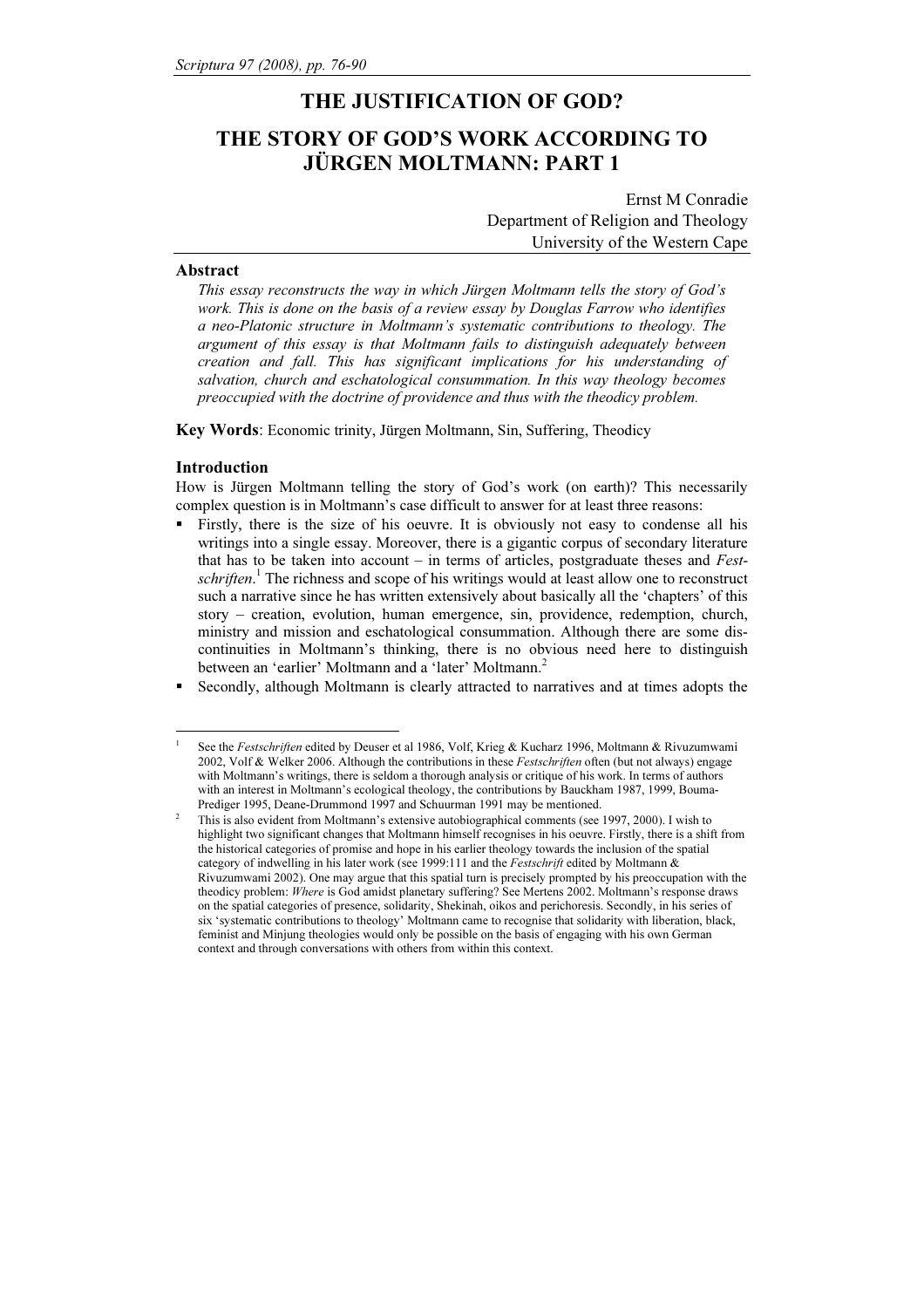notion of theology as biography,<sup>3</sup> he cannot really be described as a 'narrative theologian'. His 'exploration' of themes in Christian doctrine is deliberately not an attempt to construct a theological system or a systematic theology, but a series of 'systematic contributions to theology', that is, contributions from within the subdiscipline of systematic theology to the wider task of theological reflection and from within the German context to wider ecumenical conversations.<sup>4</sup> He does not seek to integrate his explorations logically, chronologically or in any other order, also not a narrative order. He eschews any attempt at comprehensiveness, any dogmatic 'coercion' as hubris. Perhaps his style of writing could best be described in terms of a theologia viatorum, through an ongoing dialogue with a wide range of ecumenical conversation partners. It may also be described as one of 'experimentation'<sup>5</sup> and 'exploration' – not merely the exploration of a series of Christian doctrines, but of a rich cluster of theological symbols vibrating with each other. It is fairly easy to list some of these symbols reverberating in Moltmann's oeuvre: adventus, doxa / kavod, joy, liberation, Messiah, nova creatio, oikos, pathos, perichoresis, promissio, ruah, Sabbath, Shekinah, theologia viatorum and zimsum.

 Thirdly, and perhaps precisely as a result of such an exploratory approach, Moltmann has often been criticised for a certain conceptual looseness. Critics have pointed out contradictions, a lack of clarity, imprecise formulations, unresolved questions and in some cases an all too speculative tendency in his work, engaging selectively with the Christian tradition and departing from the biblical narratives perhaps too easily. Moltmann's admirers typically suggest that this is more than made up for by the richness and boldness of his explorations.<sup>6</sup>

In this contribution I will take as a point of departure a review essay by the British/ Canadian theologian Douglas Farrow published in 1998. In this essay, entitled "In the end is the beginning", Farrow offers a review of the first five of Moltmann's series of theolo gical explorations. Although Farrow is highly appreciative of Moltmann's contributions,<sup>7</sup> he is also severe in his criticism. What is helpful about his review is that he suggests what may here be called a story-line for how Moltmann is telling the story of God's work.

Farrow's argument is that the underlying thought pattern of Moltmann's version of the story, notwithstanding Moltmann's own critique of the influence of Hellenistic categories on Christian theology,<sup>8</sup> remains neo-Platonic in structure.<sup>9</sup> The story as reconstructed by

 3 See Moltmann 2000:xviii-xix. Moltmann often offers moving autobiographical comments to illustrate the contextual nature of his work. See especially his Experiences in theology (2000) as well as his recent autobiography A broad place (2008). Given the available literature on his life, I opted not to add a biographical section here.

<sup>4</sup> See the preface (dated 1990) to the paperback edition of The Trinity and the kingdom of God (1981:vii) as well as the preface to *Experiences in theology* (2000:xvi). The category of 'contributions' is here understood by Moltmann as supplementing the work of liberation theologians, feminist theologians and black theologians from within his own 'First world' context. <sup>5</sup>

This is how Moltmann described his approach in *Theology of hope*. See also his *The experiment hope* (1975).

<sup>6</sup> As Douglas Farrow (1998:427) observes, "While it is commonly held that Moltmann's conceptual looseness and spotty engagement with the tradition exacerbate his readers' difficulties…, it is also widely agreed that the seminality of his thought goes a long way to compensate for that."

<sup>7</sup> Farrow (1998:426) says, for example, "If theology today shows signs not only of flexibility but of serious disarray, this one project is sufficient evidence that the discipline is far from moribund."

<sup>8</sup> See Moltmann's discussion (1967:259-260) on Greek versus Hebrew concepts of history (the concept of history is a creation of Hebrew prophecy). He criticises a notion of revelation in terms of the Greek notion of logos, namely as the epiphany of the eternal present of being (1967:40). A discussion of the Hellenistic influence on Christian theology abounds in rest of his oeuvre.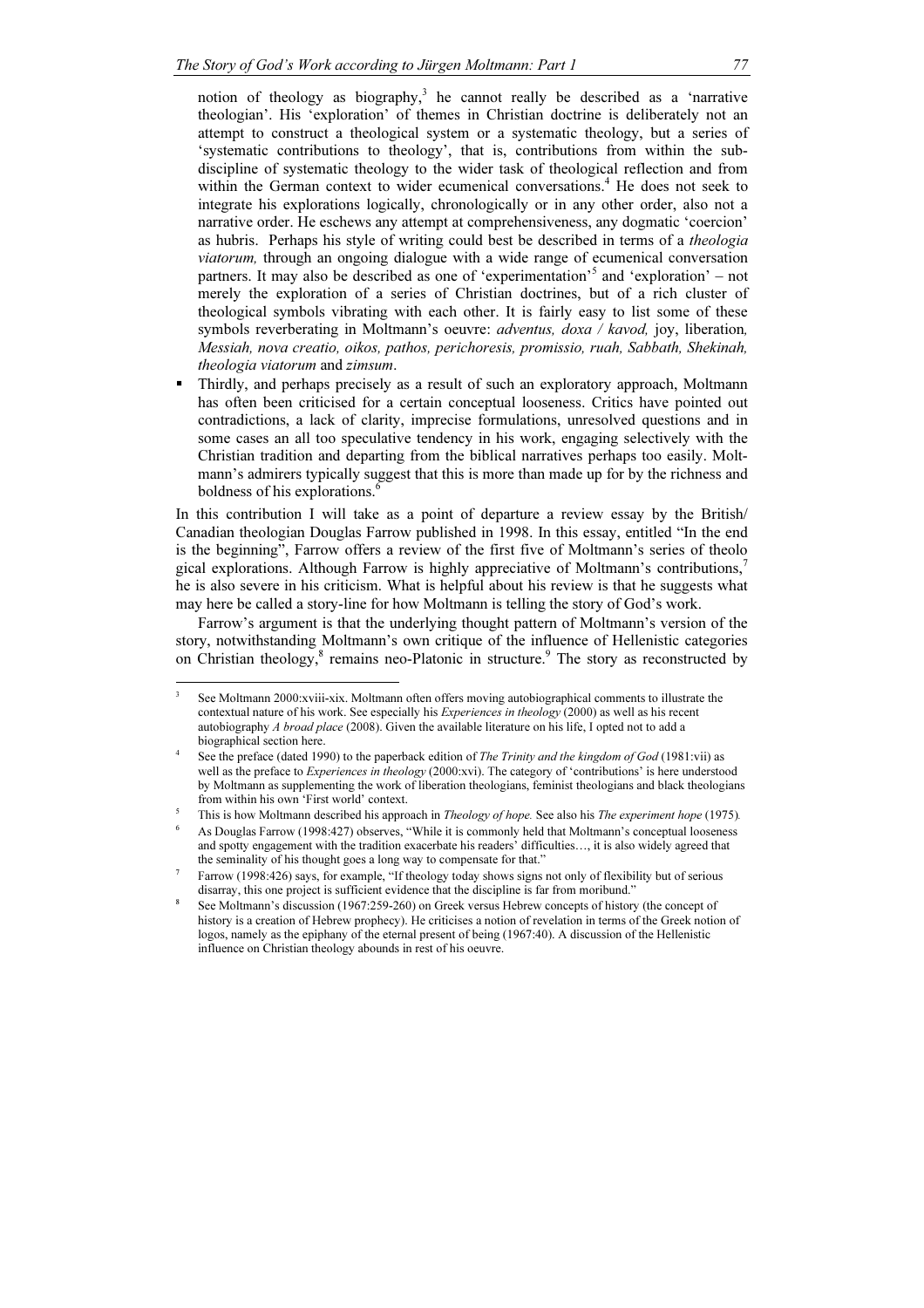Farrow entails, in short, the following episodes:

- 1) Creation as emanation from the eternal triune God following the kenotic selfwithdrawal of God (*zimsum*) to create / vacate space within Godself for the world to come into being;
- 2) An increasing alienation between God and a creation suffering from the threat of a primordial nihil, from being godforsaken, from mortality and from sin – which also renders God vulnerable and induces God's own suffering;
- 3) The history of redemption through which God overcomes such alienation by reoccupying the world through the indwelling of the Spirit and the incarnation of Christ, culminating in the events of the cross and resurrection of Jesus Christ;
- 4) The movement of the Spirit to affirm all forms of life through the indwelling Spirit and through the ministries and mission of the church based on the promises of God; and
- 5) The consummation of all things which is understood in terms of the mutual indwelling (perichoresis) of God in the world and the world in God, perhaps best portrayed in the symbol of the Sabbath feast.

I will investigate this narrative in more detail below. Here it should also be noted that Farrow detects such a neo-Platonic thought pattern not only with reference to the work of God but also with reference to the person of God. Farrow suggests that the underlying scheme in Moltmann's work is indeed circular. There is a move from theology (the immanent trinity) to pneumatology (the history of creation) to Christology (the turning point) to pneumatology (the history of redemption) to an eschatological trinitarian theology.

Of course, the brevity of this account cannot do justice to Moltmann's rich oeuvre. One may also argue that his thought patterns are not so much neo-Platonic as it is Hegelian.<sup>11</sup> I have heard that Moltmann has confessed that such a Hegelian inclination "is merely what is to be expected from a German professor". This does not imply that Moltmann seeks to build an entire Hegelian system (which he repeatedly criticises); it refers to his habit of seeking to overcome the dialectical tension between a thesis and an antithesis.<sup>12</sup>

<sup>9</sup> Farrow (1998:431-432) says: "He [Moltmann] flies not from Platonism but into it by embracing emanationism."

<sup>&</sup>lt;sup>10</sup> I will not explore Moltmann's contributions to the person of God here at any length. See also Tang's doctoral thesis on God's history in the theology of Jürgen Moltmann (1996) which addresses Moltmann's understanding of both the immanent and the economic trinity. See also the Festschrift for Moltmann edited by Volf & Welker (2006) which explores his trinitarian theology at some length. Obviously this begs questions about his understanding of the relationship between the economic trinity and the immanent trinity. Following Rahner, Moltmann seeks to overcome this distinction on the basis of a theology of the cross and on the basis of an understanding of reciprocity (perichoresis). What transpires at the cross is also an event within the trinity. Elsewhere Moltmann (1981:152) describes the relationship between language on the economic and the immanent trinity in terms of narrating the history of salvation and thanksgiving, praise and joy (doxology) for such experiences of salvation.

<sup>&</sup>lt;sup>11</sup> See, however, also Moltmann's critical engagement with Hegel in a discussion of God's self-glorification (not self-realisation) in the final section of *The coming of God* (1996:326ff). Perhans the core of Moltmann's criticism of Hegel may be found in his thoroughly trinitarian theology. For Hegel there is only a single divine subject who passes through the phases of externalisation and dialectical Aufhebung. Moltmann (1996:330) describes Hegel's triadic analysis of the Absolute as 'modalism in the extreme form'

<sup>&</sup>lt;sup>12</sup> For example, never shy of resolving long-standing theological quarrels, Moltmann seeks to overcome the schism between Christianity and Judaism and between the East and the West over the filioque. He challenges the unfruitful grounding of theology both in the ontology of substance and the metaphysics of transcendental subjectivity and proposes instead a metaphysics of relationality and community. He challenges a one-sided emphasis on either God's transcendence or God's immanence; the radical distinction between God and the world is overcome by their mutual *perichoresis* in God's Spirit. His Messianic Christology challenges both a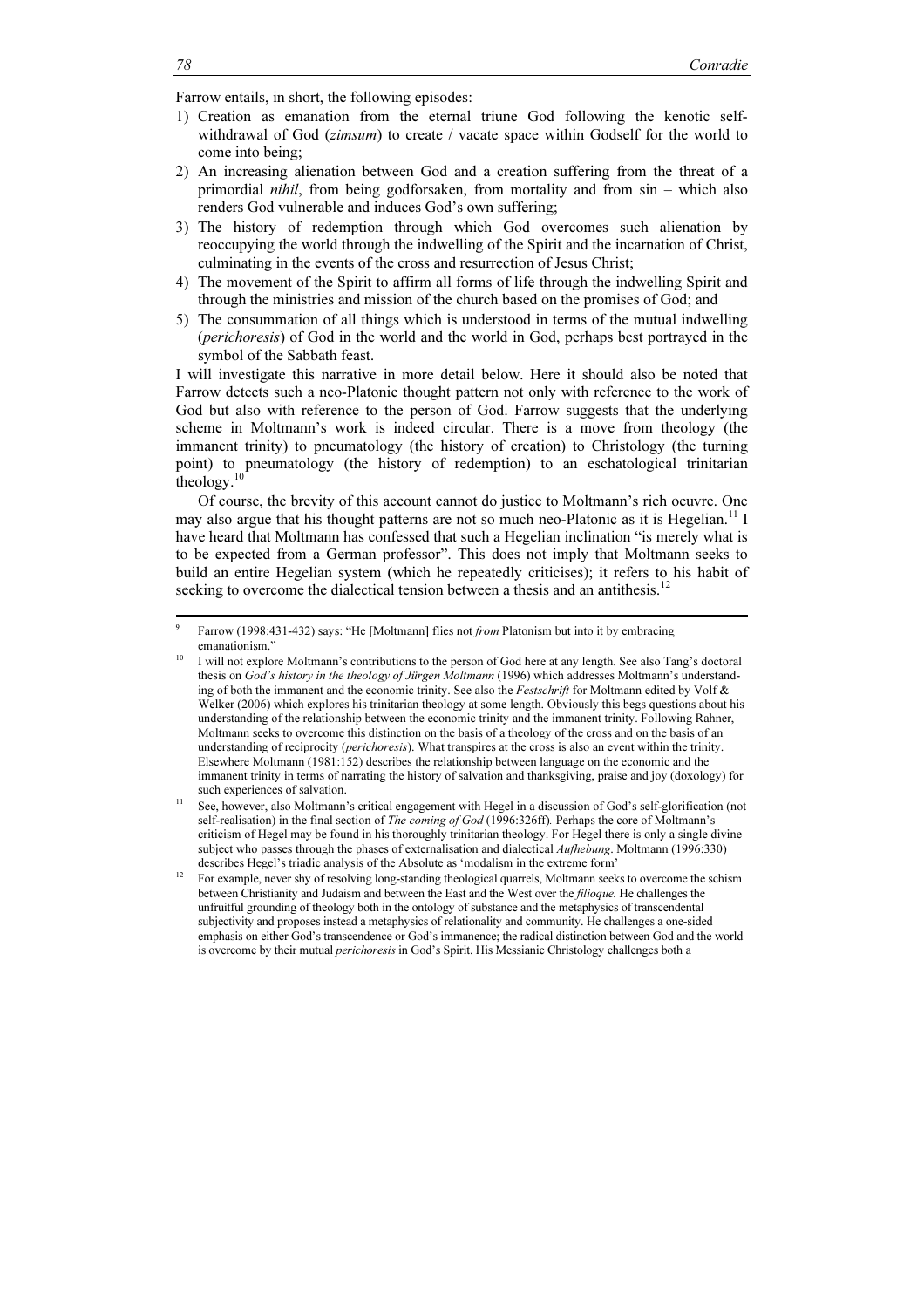The suggestion that a certain neo-Platonism underlies Moltmann's entire oeuvre would also run against much of what he is saying. Here one may mention his early emphasis on the history-creating promises of God, $13$  the hope for the emergence of that which is new instead of a contemplative search for that which is abiding, $14$  his persistent critique of various forms of dualism, his appreciation of that which material, bodily and earthly,<sup>15</sup> his understanding of God as passionate, vulnerable and in solidarity with creation, and so forth. It is therefore not quite clear that Moltmann is indeed vulnerable to the criticism of a persistent neo-Platonism.

For this contribution, I initially intended to defend Moltmann against Farrow's critique. However, I have been persuaded that such a circular structure may indeed be found in Moltmann's story-line. In this contribution I wish to investigate, instead, one aspect of the story-line that seems to have repercussions for all the others, namely his tendency to conflate two sources of (human) suffering, namely suffering as a result of what is usually described as 'natural suffering' and as a result of the legacy of human sin. I will seek to demonstrate that this has repercussions for several other aspects of his theology.

#### Theology as Theodicy

Moltmann's entire oeuvre may be construed as a theological response to the immense human and planetary suffering which defined the twentieth century. In every major book Moltmann has addressed this problem – with reference to Auschwitz, Hiroshima, racism, the cold war, ecological degradation, poverty, the oppression of women in patriarchal societies, the suffering of innocent children, and so forth. His political theology is an antibourgeois theology standing in solidarity with the victims of modernity,<sup>16</sup> not a progressive theology of the established middle classes.<sup>17</sup> Here theodicy indeed becomes the primary theological task.

Moltmann argues that theodicy does not require an explanation for suffering – since that would somehow justify it and render it acceptable. He insists that his theology of the cross should not be understood as an answer to the theodicy problem. Instead, it is "the power to live with the open wound of the unanswerable but unrelinquishable question to God: 'My

metaphysical Christology 'from above' and an anthropological Christology 'from below' by proposing a nontriumphalist Christology of the Way en route to the renewal of all things (Christ is the one who is coming to us in our journey on the way from ahead). He seeks to undermine the tension between revealed theology and natural theology and between revelation ('a theology for pastors and priests') and experience ('a pre-eminently lay theology') by calling for an appreciation of the richness of an experience of the Spirit's presence in creation (see 1992:5f, 17f). He integrates the doctrines of justification and sanctification on the basis of a universalist affirmation of life. He rejects as false the contrast between an eschatology transposed into time and an eschatology transposed into eternity and retrieves a notion of eschatology as the coming of Christ (adventus) as the fulfilment of the history-creating promises of God (see especially the chapter on 'Promise and history' in Theology of hope, 1967:95-138, also 1967:165). Finally, he seeks to overcome the distinction between the economic trinity and the immanent trinity on the basis of the notion of reciprocity within a loving relationship: the work of God *ad extra* influences the relationships within the trinity and vice versa (1981:98, 151). Farrow (1998:436) observes: "As Moltmann sees it, the primordial Trinity (God open to the world) is perfected via the economy (God suffering with the world) into an eternal or doxological trinity (God glorified in the world)".

<sup>&</sup>lt;sup>13</sup> See especially *Theology of Hope*, the volumes edited by Muckenhirn (1968), Capps (1970) and Herzog

<sup>(1970),</sup> and the early study by Christopher Morse (1979) on *The logic of promise in Moltmann's theology*.<br><sup>14</sup> See, for example, Moltmann 1967:289.

<sup>15</sup> See, for example, the discussion on the bodily resurrection of Christ and the hope for the resurrection of the body in *The Way of Jesus Christ* (Moltmann 1990:252ff).<br><sup>16</sup> See Moltmann's comments on the notion of 'sub-modernity' (1999:11ff).<br><sup>17</sup> See Moltmann 1000:57

See Moltmann 1999:57.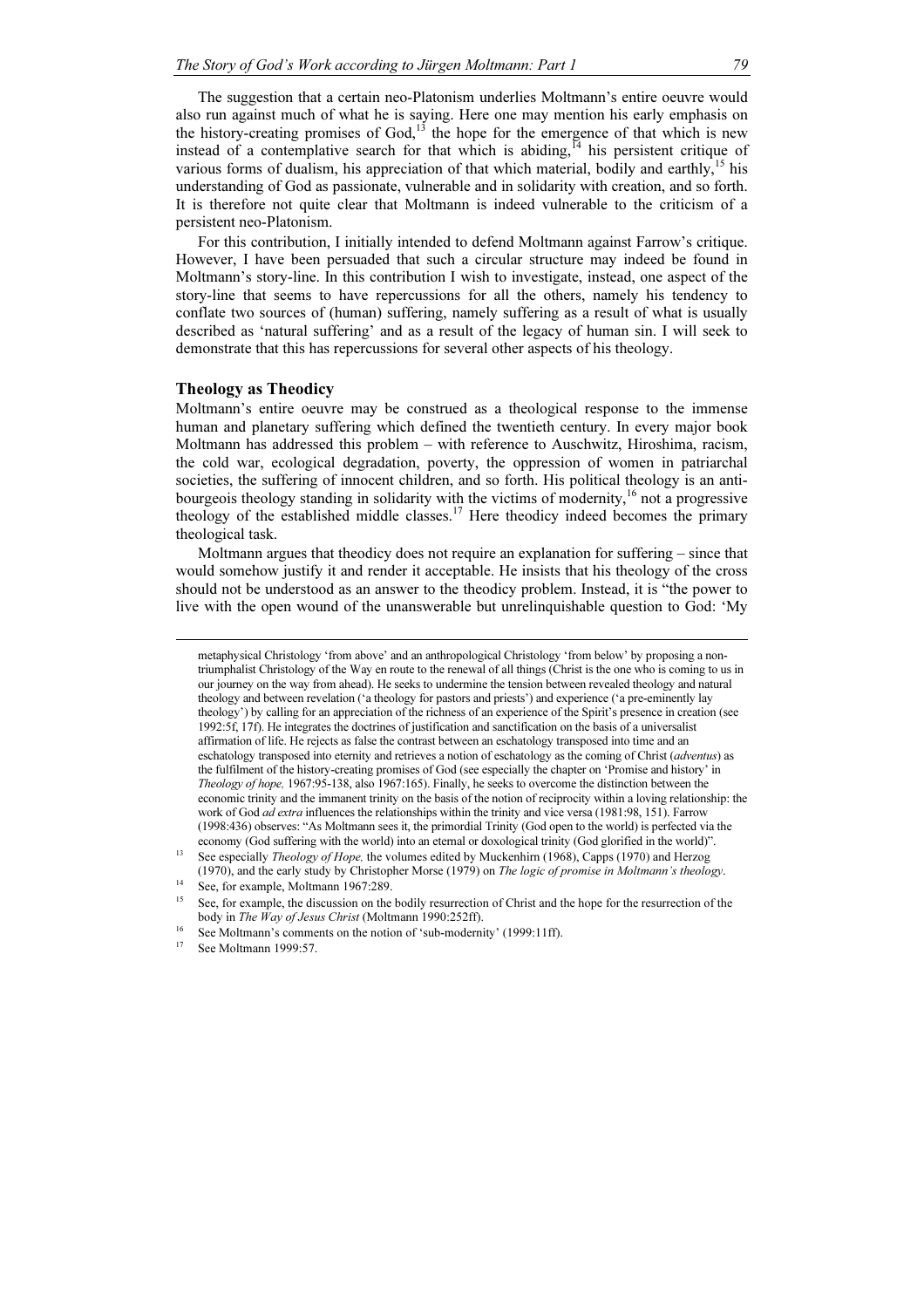God, why have you forsaken me?""<sup>18</sup> What is therefore required is a protest against suffering  $-$  God's own protest.<sup>19</sup> Only in this way can God be justified (theodicy). In short, Moltmann's answer is that the world as such, with all its suffering, is involved in God's very self-constitution as a God of love, that is, a God who becomes vulnerable by being in a reciprocal relationship with the object of God's love. This vulnerability is evident from the perichoretic relationships within the (immanent) trinity and is replicated in the history of the triune God's engagement with the world that God created. For Moltmann, only a thoroughly trinitarian theology can account for God's suffering and can counter a monarchical understanding of God.<sup>20</sup> Following Bonhoeffer, Moltmann insists again and again that only a suffering God can be credible to humankind today.

Despite Moltmann's critique against attempts to explain suffering, it is important to investigate his account of what I have elsewhere described as the 'sources of suffering'. My suggestion is that one may differentiate between a number of such sources of suffering, including 1) natural suffering that is embedded in God's good creation irrespective of human sin (there was sickness and death on earth long before there were humans or human sin); 2) suffering which result from what may be called 'historical contingency' – where no one can be held accountable directly; 3) the (long-term) impact of one's careless and malicious actions and destructive habits on oneself (often in response to the actions of others); 4) suffering induced directly by another person (being 'sinned-against') and 5) suffering which results from structural violence, that is, the long term impact of human sin on the way in which societies are structured – where everyone is accountable, albeit to various degrees, and everyone experiences suffering, again to various degrees.<sup>21</sup>

In terms of this analysis one may argue that Moltmann, throughout his career, has protested against structural violence and has pleaded for the victims of society, those who have been sinned against.<sup>22</sup> There can be little doubt that his youthful experiences during the Nazi regime have prompted a life-time commitment to a political theology that could address such suffering. Political theology was indeed born after the war from the horror over the failure of the German church and theology to address the crimes against humanity associated with Auschwitz.<sup>23</sup>

Given his acute sense of the difference between the suffering of the victims and the very different forms of suffering experienced by oppressors, Moltmann has consistently refrained from universalising discourse on sin. The Christian message of redemption can only be made cheap (Bonhoeffer) where a generalised message of God's forgiveness is proclaimed without bringing the distinction between oppressors and their victims into play.

Moltmann's position still requires a response to the question where the sins of the oppressors come from in the first place. Moltmann is quite aware of the apostle Paul's

 $^{18}$  Moltmann 2008:281.

<sup>19</sup> See already Moltmann (1967:21): "Hope finds in Christ not only a consolation in suffering, but also the protest of the divine promise against suffering … hope causes not rest but unrest, not patience but impatience." See also Moltmann 1974:200ff.

Farrow (1998:426) notes that, for Moltmann, "only a robust trinitarianism which has eradicated all monarchian tendencies can supply a decisive critique of the culture of domination and 'possessive individualism' against which suffering peoples and a suffering planet are crying out."<br><sup>21</sup> For a more detailed discussion of these sources of suffering, see Conradie 2005, 2006.

<sup>&</sup>lt;sup>22</sup> See also the discussion on 'Deliver us from evil' in Moltmann 2004:53-78.

See Moltmann 2000:115. In The crucified God Moltmann (1974:xi) wrote: "I experienced a very 'dark night' in my soul, for the pictures of Bergen-Belsen concentration camp and horror over the crimes of Auschwitz, had weighed on me and many other people of my generation since 1945. Much time passed before we could emerge from the silence that stops the mouths of people over whom the cloud of the victims hangs heavy."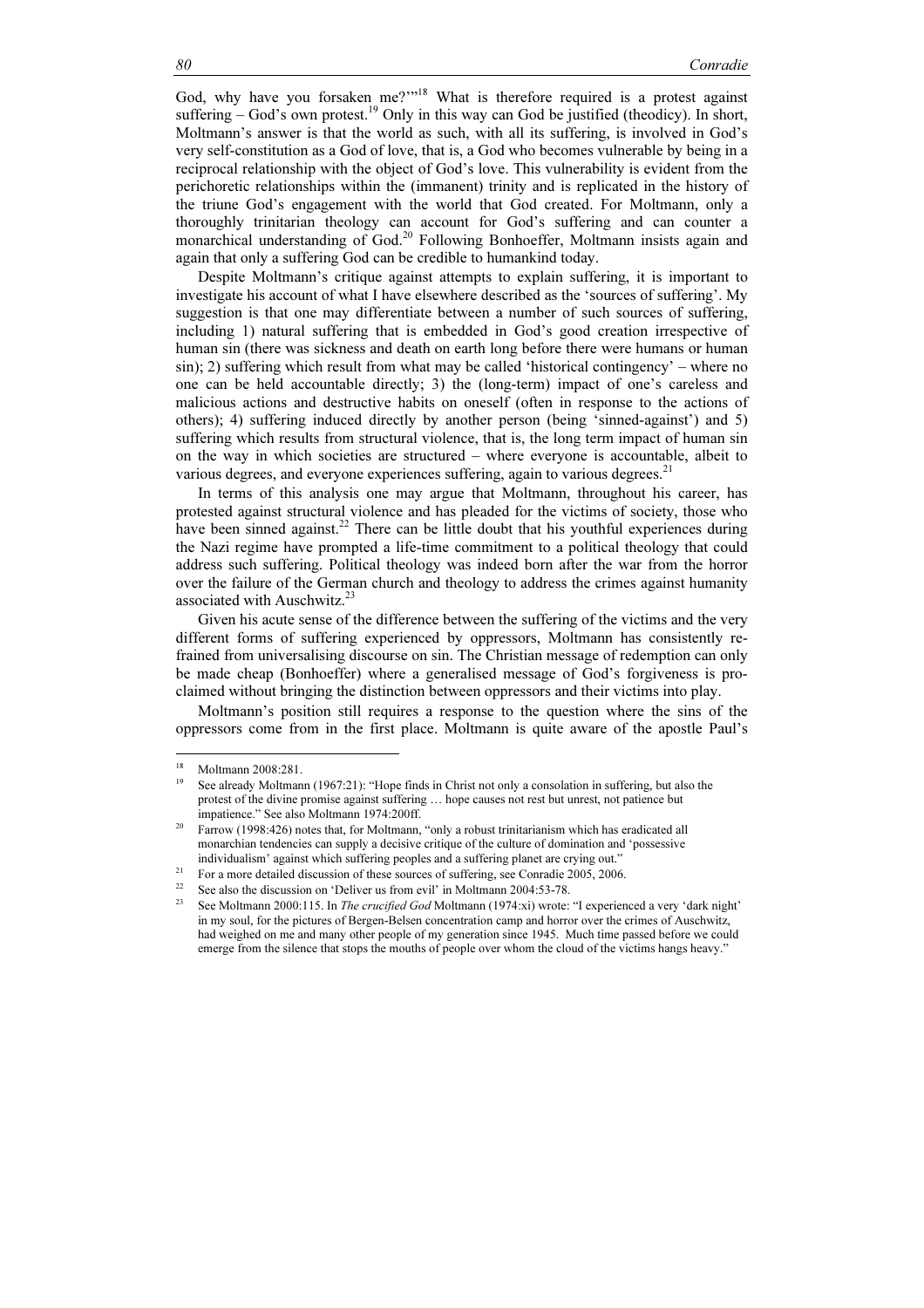comment that we have *all* sinned (Romans 3:23) and that we humans are therefore collectively accountable for sin. However, his intuition is that it would be obscene to universalise human guilt in the cases of Auschwitz, Hiroshima, the Gulag, the victims of racism and genocide, the poverty of those marginalised by a neo-liberal economy, the plight of women in patriarchal societies and also the non-human victims of environmental degradation. $^{24}$ 

Although Moltmann therefore refuses to universalise human guilt, his response to the problem of the origin of sin is to view human sin as a manifestation of the suffering that is embedded in God's creation. Although he resists the temptation to generalise human accountability, he has little hesitation in literally universalising *suffering*. On this basis I suggest that Moltmann tends to conflate two sources of suffering, namely natural suffering and suffering resulting from human sin. Human sin is seen as an almost necessary and inevitable result of the suffering embedded in God's good creation. Indeed suffering is already implied in God's resolve to create. For Moltmann suffering is a function of the vulnerability that is implied in a reciprocal relationship of love where the response of the beloved cannot be taken for granted. This vulnerability is evident from the history of God's love for creation and therefore also characterises the relationships of love within the triune God – epitomised by the paradox of God's own godforsakenness as expressed in the cross of Jesus Christ.

This fusion of natural suffering and human sin as sources of suffering (and therefore of creation and sin) has implications for every aspect of Moltmann's account of God story. It requires, for example a radicalisation of the message of redemption. If the victims are not responsible for their suffering, then no human beings can ultimately be responsible. The only way out is to hold God responsible. Theology thus becomes theodicy.<sup>25</sup> The only way in which God can be declared just in the face of human and other forms of suffering is to proclaim universal salvation.

Let us now explore each step of Moltmann's theodicy with reference to the various 'chapters' of God's work. I will again draw on Farrow's reconstruction but also on Moltmann's own texts.

### God's Primordial Self-withdrawal and Vulnerability

Like many other twentieth century theologians Moltmann is keen to move away from a portrayal of the triune God as apathetic and distant from the world. He thus avoids speculation about a protological trinity and subsequently temporalises the immanent trinity. God is the one who exists within time and cannot be understood as separate from us. This implies that God is open to time, influenced by historical changes and therefore affected by suffering. Especially in *The Trinity and the Kingdom* Moltmann stresses the pathos of God above God as logician, a supreme substance or an Absolute subject.<sup>26</sup> Accordingly, he speaks of God as love and on this basis as the God who freely limits Godself by that which

 $\overline{24}$ In Theology of hope (1967:23) Moltmann describes sin primarily in terms of the sin of despair: "It is not the evil he does, but the good he does not do, not his misdeed but his omissions, that accuse him."

<sup>25</sup> One may argue that where theology becomes a response to the theodicy problem, all the other 'chapters' of God story tend to be subsumed under the doctrine of providence. However, this is hardly the case in Moltmann's work since he discusses the themes of creation, redemption and consummation extensively. It is nevertheless noteworthy that he has not produced a monograph on the theme of God's providence, probably because this infuses all his work.<br><sup>26</sup> Moltmann 1981:1-20.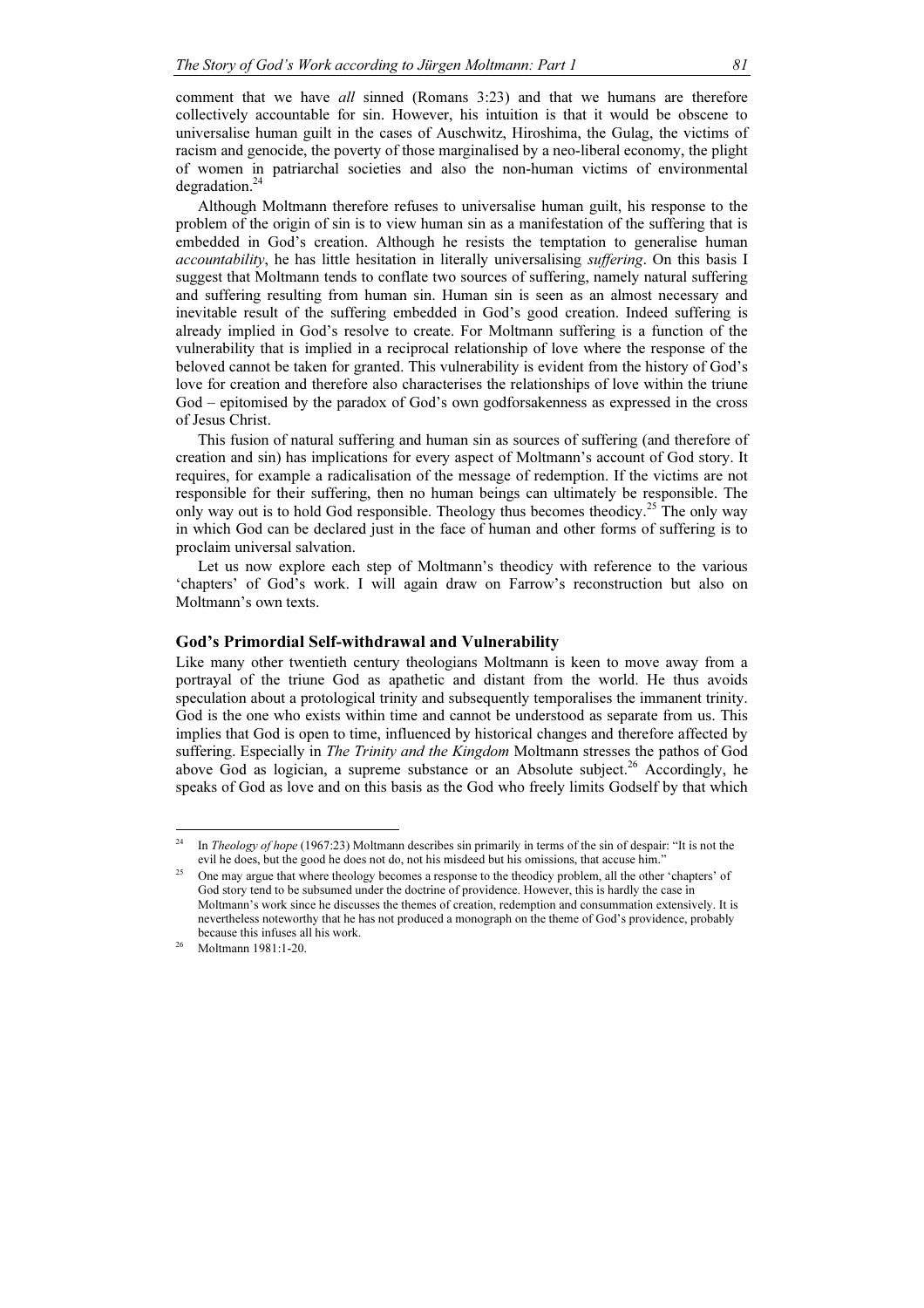is not God, by creation, the object of God's love.<sup>27</sup> A relationship between God and the world based on reciprocity necessarily implies God's vulnerability, solidarity, compassion,<sup>28</sup> self-surrender and therefore the 'infinite sorrow of God'.<sup>29</sup> This also compels Moltmann to talk about God in Christological terms. Thus, from beginning to end, his theology is geared towards a response to the theodicy problem.

In his panentheistic ktisiology Moltmann maintains that suffering not only belongs to God but that some form of suffering is inevitable for creation itself. Although creation is good, the object of God's joy and geared towards the celebration of the Sabbath, $30$  it remains finite and imperfect. God's pain in giving birth to the world $31$  anticipates the pain of incarnation and cross as well as the groaning of the Spirit for a new creation.<sup>32</sup>

The key to Moltmann's position here is his controversial use of the kabbalistic notion of God's primordial self-restriction or self-withdrawal (zimzum).<sup>33</sup> This suggests that God allowed room within Godself for the emergence of something that is different from Godself (extra Deum), a world that exist in front of, with and in Godself.<sup>34</sup> Moltmann describes the doctrine of zimzum as "the only serious attempt ever made to think through the idea of 'creation out of nothing' in a truly theological way."<sup>35</sup> What should be noted here is that this very act makes God vulnerable to the otherness of the other – creation. The act of creating itself may therefore be understood as kenosis.<sup>36</sup>

The self-withdrawal of God also implies that creation is devoid of divine characteristics and is therefore finite. God created the world in Godself, giving it time in God's eternity, finitude within God's infinity, space within God's omnipresence, freedom within God's love.<sup>37</sup> Indeed, "time is an interval in eternity, finitude is a space in infinity."<sup>38</sup> This

<sup>31</sup> Moltmann (1985:88, 146 1996:299) acknowledges that God as the living space of the world is a motherly metaphor, but does not develop the obvious suggestion of creation taking place within a divine womb. Johnson (1992:234) criticises Moltmann's exclusive use of male metaphors as a 'blatant anomaly'. In The coming of God (1996:300-301). Moltmann does mention the experience of space by a fetus in the uterus. This is an ecological experience of Geborgenheit. The fetus (that is not the mother) grows for nine months 'in' the mother. When the mother gives birth to the child she allows the child a certain independence. Moltmann concludes that human beings are both inhabitants and inhabited. This provides an analogy for the Christian affirmation that Christ is 'in' us but that we are also 'in' Christ. See Elizabeth Johnson (1992:233f) for one example of such a quintessentially female perspective on the notion of *zimsum*.<br><sup>32</sup> Farrow 1998:428

 $\overline{27}$ <sup>27</sup> See Moltmann 1985:76f on the notion of *creatio ex amore Dei.*<br><sup>28</sup> On the compassion of God, see Moltmann 1990:178ff.

<sup>29</sup> Moltmann 1981:36-42.

<sup>&</sup>lt;sup>30</sup> On the significance of the Sabbath for an ecological theology, see Moltmann 1985 & 1989:61-66, 80-87.

Moltmann's discussion of the notion of *zimsum* is derived from the kabbalistic tradition, retrieved by Isaac Luria, who argues that God's indwelling in the temple (Shekinah) is only possible if the infinite God contracts the divine presence. See already Moltmann (1981:108f) and in more detail (1985:86-93). He again builds on this notion in The coming of God (1996:281, 296f).

<sup>&</sup>lt;sup>34</sup> This does not mean that creation takes place 'out of God' (which would suggest a monistic form of emanation for which Moltmann criticises Tillich). The world was created neither out of pre-existent matter, nor out of the divine Being itself. It was called out of being by the free resolve of God, and, more specifically, out of the ecstatic love of God. See Moltmann 1985:75f, also 1996:306.<br>Moltmann 1981:110.

<sup>36</sup> A kenotic understanding of God in terms of self-restricting, self-emptying love is the motive behind Moltmanns's emphasis on the notion of zimsum (see Moltmann 1985:88, also Torrance 1997:90). In Science and wisdom Moltmann (1993:63) adds: "A love which gives the beloved space, allows them time, and asks and expects of them freedom is the power of lovers who can withdraw in order to allow the beloved to grow and to come. Consequently it is not just self-giving which belongs to creative love; it is self-limitation too; not only affection, but respect for the unique nature of the other as well."<br><sup>37</sup> Moltmann 1981:109.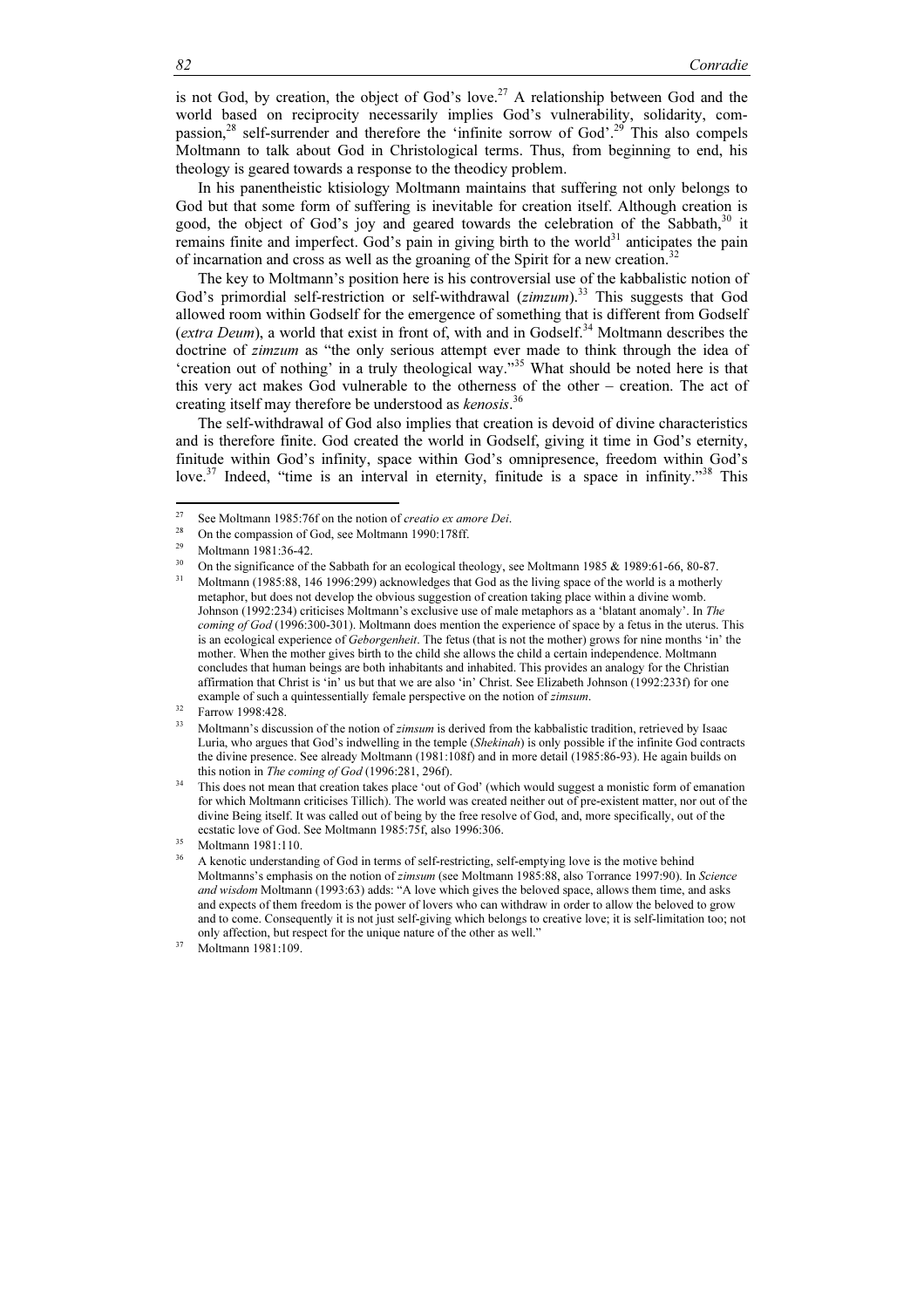finitude, I suggest, includes a limited duration (and mortality for living organism) but also transience and limitations to (human) power and knowledge.<sup>3</sup>

However, there is more at stake here. This self-withdrawal of God leads to empty space that is to be filled by the emergence of creatures. Moltmann describes this in terms of the emergence of a *nihil*, which is a partial negation of divine being, but not the negation of creaturely being.<sup>40</sup> This does not imply that nothingness forms part of God's being from all eternity, but that the emergence of nothingness forms the reverse side of God's withdrawing. It is this void, being threatened by a primordial *nihil*, which accounts for much of the suffering in the world. It was out of chaos, darkness and flood that God created the world.<sup>41</sup> The only response available to God is to re-occupy this vacated space – namely through the Spirit and the incarnation of Christ. This prompts Moltmann's panentheistic pneumatology and eschatology as we will see below.

Several of Moltmann's critics have concluded on this basis that, despite his intentions to the contrary, he cannot affirm the goodness of creation consistently. Creation is faulted because of the finitude and suffering that is inescapably embedded in creation. His verdict on creation is that it is 'very good' but not perfect. Only the Sabbath, the promise of future consummation built into the initial creation, is sanctified.<sup>42</sup> I will return to this aspect below.

## The Suffering Embedded in Evolutionary History

The history of creation is portrayed by Moltmann as a history of suffering. He makes it quite clear that the sources of suffering cannot be restricted to the predicament of evil and sin.<sup>43</sup> Suffering and death also forms an integral part of God's good creation. Moltmann says: "We cannot say 'if there were no sin, there would be no suffering.' Experience of suffering goes far beyond the experience of guilt and the experience of grace. It has roots in the limitations of created reality itself."<sup>44</sup> It is not merely guilt but ultimately death that

Moltmann's use of the notion of zimsum has subsequently been severely criticized, especially by Bouma-Prediger (1995:254f; 1997), Farrow (1998), Torrance (1997) and Walsh (1987). Farrow (1998:437) concludes that, "Nothing could be more curious, it must be said, than the ease with which Moltmann takes up this dubious kabbalistic notion, defends and elaborates it with bizarre literalism, and gives it such enormous theological weight." Torrance (1997:90) observes that the notion of zimsum (which is a response to God's omnipresence) assumes spatial categories. It suggests that 'a kind of primal mystical space' (1981:110) is created, or, more precisely, vacated temporally prior to the creation event. This tends to encourage a container or receptacle model of space and a linear notion of time (where creatio ex nihilo is prior to the creatio originalis and creatio continua). Bouma-Prediger (1997) comments that, for Moltmann, the self-limitation of God assumes a primordial *nihil* as a necessary condition of the world to exist. The eschaton constitutes a refilling of this nihil. In that case, a distinction between God and creation becomes difficult to maintain in the eschaton. The eschaton requires a redeeming *annihilatio nihili* in which God gathers the nothingness into God's own being (Moltmann 1985:90-3).

It should be noted that these criticisms are based on Moltmann's work prior to The coming of God where he still uses the notion of *zimsum*, but balances this with the notion of 'aeonic' or relative eternity (see the

Moltmann 1981:50-51. Schuurman (1987:61) regards the denial that there ever was a pristine state of creation

 $38$ Moltmann 1981:111.

See my analysis of these dimensions of finitude (Conradie 2005:144-149).

Moltmann (1985:87) describes this *nihil* as God-forsaken space, even as hell and absolute death. This creates the possibility (but not the actuality) of the demonic. This seems to assume that evil is a more or less necessary product of creation and that the Creator is therefore the author of evil – which would render the notion of a primordial nihil rather problematic.

discussion below).<br>
<sup>41</sup> See already Moltmann 1968:26.<br>
<sup>42</sup> Moltmann 1996:264.

 $^{42}$  Moltmann 1996:264.

<sup>&</sup>lt;sup>43</sup> Moltmann (1981:52) says: "Suffering as punishment for sin is an explanation that has a very limited value."<br><sup>44</sup> Moltmann 1981:50.51, Schwampen (1987:61) recepts the dopial that there aver we a printine state of exer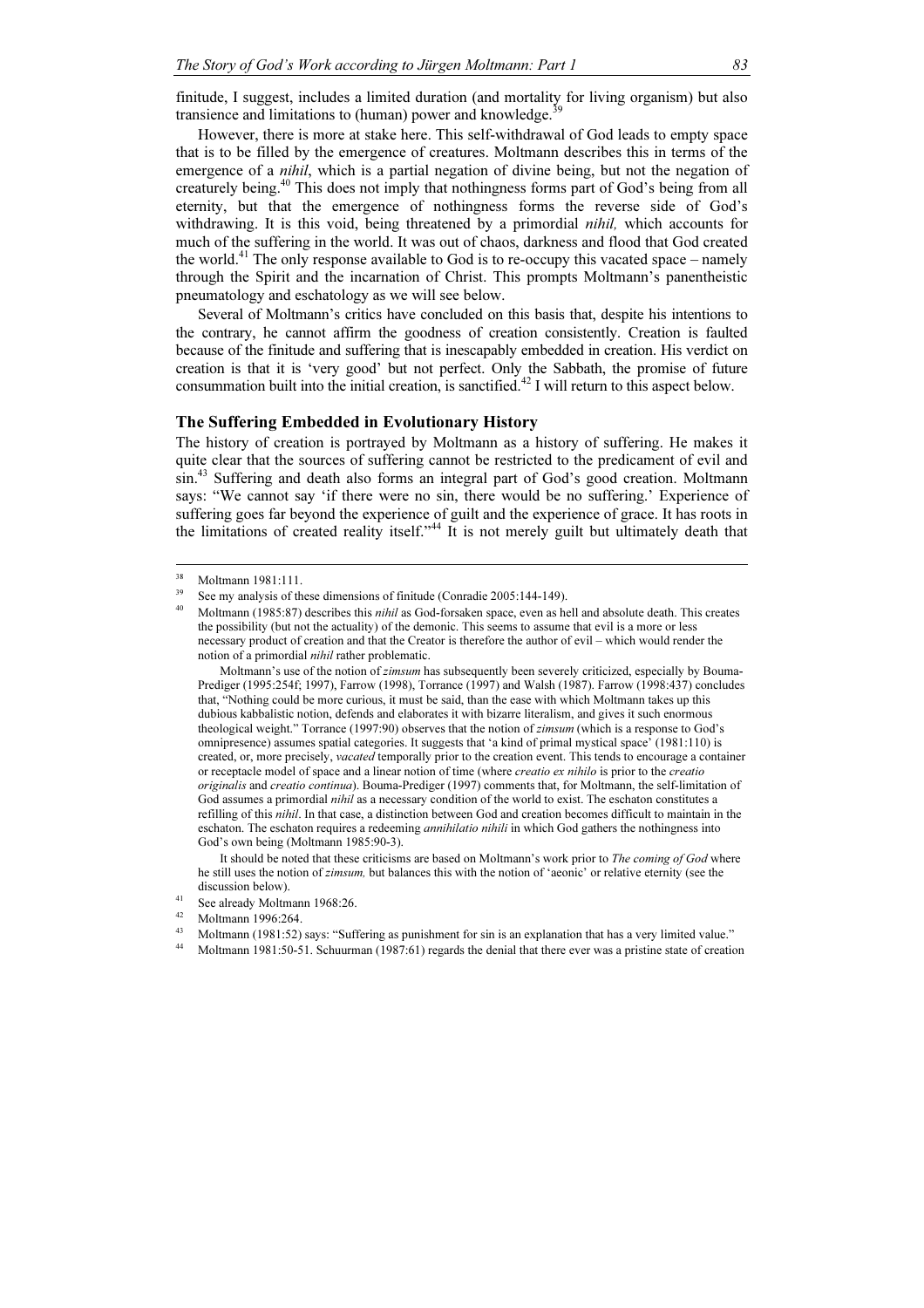makes the past irretrievably past.<sup>45</sup> If suffering is understood to have its roots in creaturely reality (and not merely in terms of the legacy of human sin), then sin itself may be understood as the more or less inevitable result of human fear of death – and not only the fear of God. Moltmann says: "The frailty of the temporal creation of human beings is like a detonator for the sin of wanting to be equal to God and to overcome this frailty."<sup>46</sup> Death in its natural form, Moltmann maintains, is implied in the command to be fruitful and multiply. Sin and death are therefore dialectically related to one another. Sin enters human existence through fear of death and death (especially as the consequence of violence) follows on sin.

Although he acknowledges that to explain suffering is to excuse it, Moltmann does, after all, offer an explanation for suffering. He explains the inexplicable in terms of the most common explanation available, namely that suffering is entirely natural.<sup>47</sup> Likewise, Moltmann offers an explanation for the emergence of human sin. He describes sin as the 'self-closing of open systems'.<sup>48</sup> The effect of both sin and nature's 'bondage to transience' is therefore a (premature) closure. Sin is born from human finitude, from fear of death. In this way sin also becomes entirely natural, perhaps even inevitable.

This implies that redemption has to include redemption from the suffering embedded in creation.<sup>49</sup> It cannot be understood merely in terms of overcoming human alienation from God as a result of sin. Divine righteousness embraces forgiveness of guilt and the annihilation of death together (the negation of the negative). $5<sup>6</sup>$ 

#### The History of Salvation

The history of creation is for Moltmann not only a history of suffering but also of God's passionate and compassionate love. It is a history through which God seeks to overcome the alienation between Creator and creation without abolishing the distinction between the two. This is possible through God's re-entering the godforsaken world.<sup>51</sup> Here Moltmann's panentheism (or theo-en-pan-ism) is crucial: God is not absent but present in creation – through the Messiah, but especially through the *Shekinah* of God's Spirit.<sup>52</sup> The ontological gap between Creator and creation is overcome through God's reoccupation of creation, but

See Farrow 1998:437.

as "...a collapsing of the traditional distinction between creation and fall" leading to "a very negative assessment of the limitations of that creation which, as Augustine so often said, God called very good." Moltmann 1967:267.

 $^{46}$  Moltmann 1996:91.

Moltmann 1979:122.

<sup>49</sup> Farrow (1998:437) describes the price that is paid for establishing the solidarity of God with a suffering world in the following way: "suffering belongs to God qua God, not only in redemption, but in creation. It belongs to creatures, then, just as they come from the hand (or should we say the womb) of God. Sin too becomes more or less inevitable since according to Moltmann it proceeds from the fear of death rather than from a failure to fear God. Salvation history, like the fall, is so absorbed into the process of making the world that the distinction between creation and redemption threatens to collapse." See already Moltmann 1967:206.

Walsh (1987:75) comments: "Redemption, then is not primarily a restoration of a covenantal relationship with God broken in history, but a 're-filling' of that space, an overcoming of God's self-limitation by means of an annihilatio nihili. But if this nihil was for some reason necessary for the creatio originalis then how can the God / creation distinction still be maintained when this *nihil* is vanquished and God is all in all? Is the distinction between pantheism and panentheism only semantic?"

 $52$  If I am not mistaken there remains a tension between Moltmann's early emphasis on *adventus* (picked up again in the title of The coming of God) and his somewhat later emphasis on immanent presence. How could Christ be coming towards us from ahead and be present at the same time?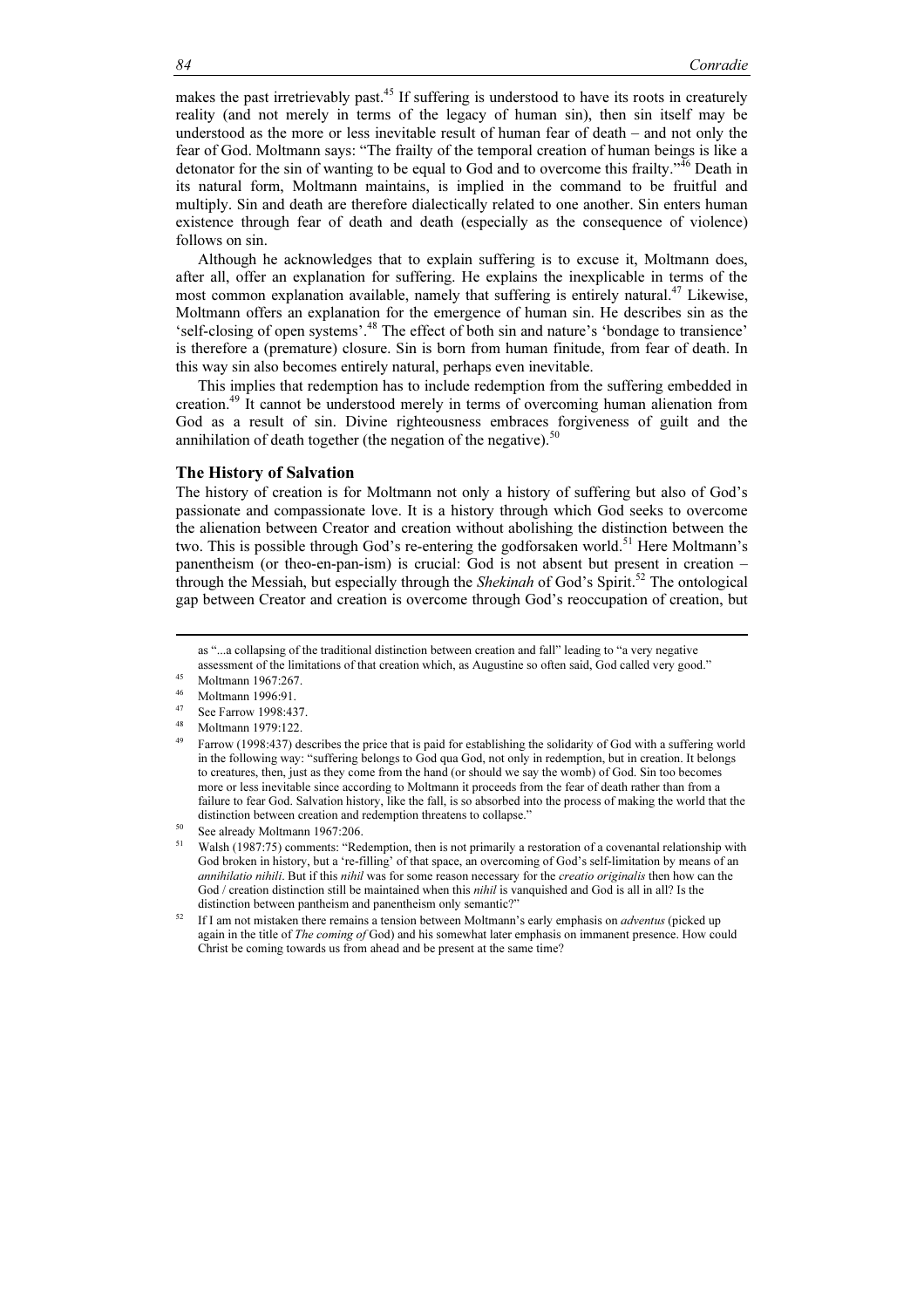then in a perichoretic way so that creation is not overwhelmed by God's presence.<sup>53</sup> The history of salvation is the history of God's reoccupation of the vacated space in order to transfigure the whole of creation towards participation in the life of God. This destiny is anticipated in the Sabbath and in the Christian Eucharist.

For Moltmann the cross of Jesus Christ constitutes the turning point in the dialectic narrative of God's work. The cross is seen in terms of the solidarity of God with a suffering creation, God's vicarious love for the godforsaken world threatened by annihilation, and the protest of divine love against the suffering of creation.<sup>54</sup> The cross of Christ is the sign of God's solidarity for all those who live here in the shadow of the cross.<sup>55</sup> God enters the nothingness (which resulted from God self-withdrawal) by drawing it into God's own being.<sup>56</sup> Here God is not dead; death is taken up within God.<sup>57</sup> The alienating otherness of creation is overcome when such otherness is taken up in God's own being. Moreover, being abandoned by God becomes something that took place within Godself.<sup>58</sup> The cross in this way becomes a symbol for theodicy and not so much for soteriology. What is at stake here is a response to the theodicy problem: The justification of God, not of sinners. Farrow comments: "It is primarily the justification of God the creator by God the redeemer."<sup>59</sup> Here the crucified God is the only response available to the reproach that God created suffering, death and evil together with the world and humanity.<sup>60</sup> Perhaps Moltmann's deepest intuition is expressed precisely here.

It should nevertheless be noted here that Moltmann throughout his oeuvre seeks to overcome the separation of a theology of creation and redemption. In his work on creation he stresses the redemptive thrust of God's acts of creation in the beginning, continuing creation and new creation. Likewise, in his discussion of redemption, he stresses the creative thrust of God's acts of redemption.<sup>61</sup>

Moltmann's understanding of the sources of suffering prompts a theology of redemption

 $53$ <sup>53</sup> As Farrow (1998:431) observes, "the thrust of an immanentist pneumatology is not to link the world in need of redemption to its redeemer … but to link it directly to God."

<sup>54</sup> Moltmann's position here constitutes a radical departure from Anselm's understanding of salvation in terms of penal substitution – where Christ died on behalf of humanity who has become estranged from God as a result of sin. In an interesting analysis in The crucified God Moltmann (1974:64f) distinguishes between four dimensions of the cross of Christ who died for the godless: a) the need to follow Christ in a world full of idols and demons; b) the cross of the Christian martyrs; c) solidarity with abandoned and despised human beings; and d) the groaning of the enslaved creation, the sorrow of the godless world. In each case Moltmann emphasises the victims of suffering, resists relating such suffering to human sin and certainly avoids a universalising of sin. See also the discussion below.<br>
55 Moltmann 1975:57.

In Theology of hope Moltmann (1967:198) describes the resurrection in terms of "a new totality which annihilates the total nihil".<br>Moltmann 1975:83.

See Moltmann 1974:151. He stresses that it is this godforsakeness alone which distinguishes the cross of Jesus Christ from the many crosses of forgotten and nameless people in history (1974:152).<br>Farrow 1998:446, note 63. See Moltmann (1967:207) though: "justification means that God justifies man [sic]

by grace and that man acknowledges God's justice in confessing his sins." See Moltmann 1981:40, drawing from insights of Miguel de Unamuno.

This dual emphasis is evident from all Moltmann's later writings where he has recognised the need to address ecological concerns. See, for example, Moltmann 1990:274-312. More than most other contemporary authors Moltmann sees the twofold dangers of separating creation from redemption. As I will argue below, questions remain over his own ability to maintain an affirmation of the goodness of creation consistently. To stress the redemptive thrust of creation may help to recognise the forces of chaos and death embedded in creation (as creatura). However, if creation itself is in need of redemption, from the beginning as it were, then redemption (as nova creatio) would tend to replace a creation that was faulted from the beginning. Then it would no longer be this earth, this body, this life that is redeemed.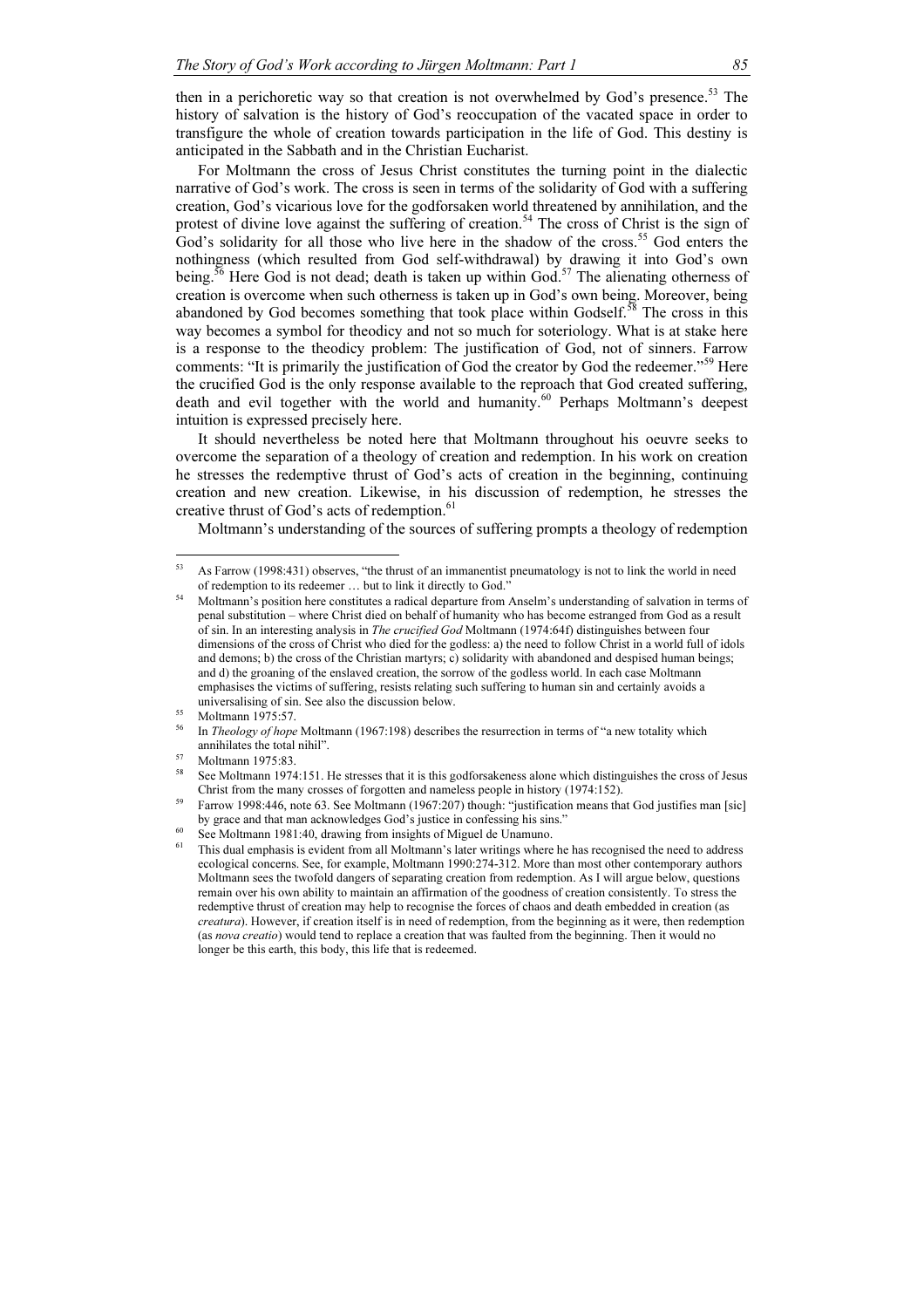that moves away from an Anselmian notion of expiatory suffering for human sins towards what Gustaf Aulén described as the *Christus victor* tradition: Victory over the forces of death, liberation from oppression and an end to suffering.<sup>62</sup> This aspect of his position requires further investigation here:<sup>63</sup>

In The crucified God Moltmann argues that the notion of expiatory suffering typically does not and cannot do justice to the resurrection of Christ and therefore does not interpret the cross in terms of the resurrection. $64$  Instead, for Moltmann, the question raised by the resurrection is the theodicy question: Why was only this man raised? The answer to the question lies in the cross. The message is that through his representative suffering the risen Christ brings righteousness and life to the unrighteous and the dying.<sup>65</sup> Jesus was therefore merely the *first* to be raised and hence all people can live from the expectation of the resurrection of the dead. While Moltmann thus recognises the sins of the unrighteous, he links that in one breath to the suffering and dying of the whole of creation. In this way the 'for us and our salvation' of Nicene Christianity provides a response to the theodicy problem.

In The church in the power of the Spirit Moltmann offers an exposition of the doctrine of justification in an attempt to overcome the tension between a theological understanding of the church and the empirical reality of the church. He does this on the basis of the Lutheran notion of *simul iustus et peccator*. His interpretation follows the tension between reality (*peccator in re*) and hope *(iustus in spe)*. He again emphasises the revolutionary power unleashed by this hope and its impact on the sanctification of Christian life and on society.<sup>66</sup> He also stresses that the justification of the unrighteous is not merely an aim in itself, but that it points beyond itself to the lordship of Christ. Moreover, it points towards the work of the Spirit, namely towards the believer's freedom from sin, liberation from godless powers, the redemption of the body and the new creation.<sup>67</sup> He thus describes salvation in three consecutive sections in terms of 'liberation from the compulsion of sin', 'liberation from the idols of power' and 'liberation from godforsakenness'.<sup>68</sup>

This notion of abandonment probably reflects Moltmann's deepest intuition. It seems that godforsakenness is here not so much a response from God to human corruption; it reflects the more or less necessary self-withdrawal of God, in order to allow creation to be itself, but leading to suffering and death in creation. Accordingly, justification is not understood primarily in terms of forgiveness offered to sinners (perpetrators, those who are guilty) out of God's grace. Instead, he seeks to understand justification from the point of view of the victims, the oppressed, the suffering. Even where he uses the term 'justification for sinners' Moltmann stresses the liberating impact of such forgiveness.<sup>69</sup> This creates a tendency to move from a word of pardon in response to wrongdoing towards God's word of affirmation.

 $62$ For Moltmann, salvation in history may be understood as the divine opening of closed systems (1979:122). Accordingly, he characterises sin as closing off possibilities and grace as opening them up.

<sup>&</sup>lt;sup>63</sup> For a discussion of Moltmann's position on justification within the context of ecological theology, see the chapter on Moltmann in the doctoral dissertation by Ariane Arpels-Josiah (2005).<br>Moltmann 1974:183.<br><sup>65</sup> Moltmann 1974:185.

Moltmann 1974:185.

Moltmann 1977:21-24.

Moltmann 1977:31-35. Moltmann (1977:36) adds: "Man's history in its relation to the history of Christ begins with the forgiveness of sins and his being freed for a new life. There can be no other beginning for the unrighteous, the unfree and the hopeless. But the beginning does not lead immediately to the end. Liberation leads to liberated life. Justification leads to the new creation." Moltmann 1977:87-98.

See for example Moltmann 1977:292.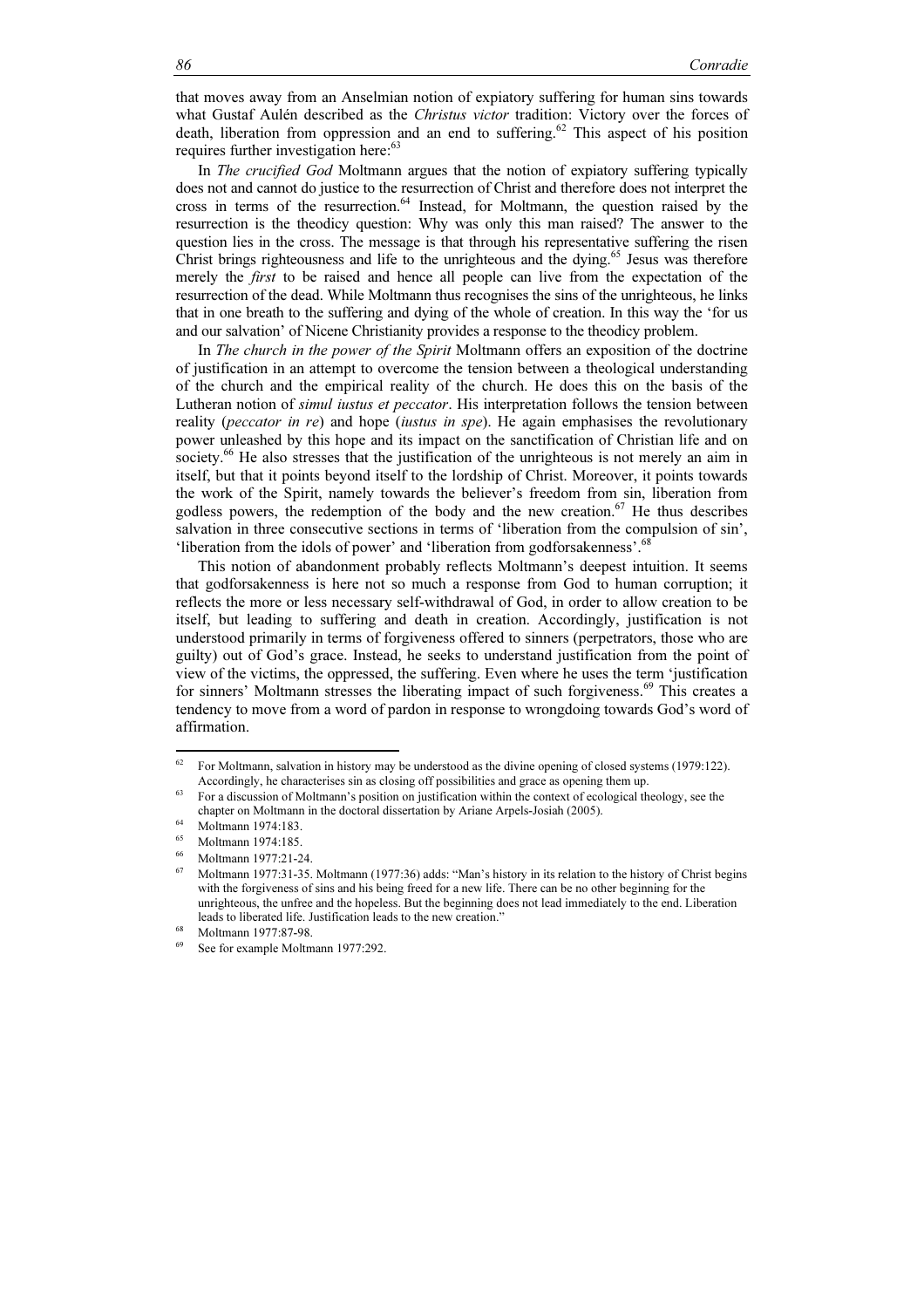In The way of Jesus Christ Moltmann again offers a brief discussion of justification. Here he acknowledges the liberating power of forgiveness of sin (understood as closing oneself off from the source of life). However, he suggests that justification cannot be narrowly confined to forgiveness; it also includes the notion of new life in righteousness. His point here is again that an emphasis on forgiveness on the basis of expiation cannot do justice to Christ's resurrection.<sup>70</sup> This would reduce Christ's resurrection to the divine endorsement of the salvific significance of his death. Instead, Moltmann emphasises that the purpose of justification is that that there may be a just world for all created beings.<sup>7</sup>

This is most evident in Moltmann's discussion of the doctrine of justification in The Spirit of life. Here he notes the way in which sin (and salvation) is universalised in the Pauline literature and through Protestant theology. However, he also notes that the category of 'sinners' is not universalised in the same way in the synoptic gospels. Here the category of 'sinners' refers to the outcasts, the poor and the homeless. Although Moltmann acknowledges that people can be both victims and perpetrators, that victims can become perpetrators, and that there are some not so innocent onlookers too, he suggests that a distinction between victims and perpetrators is justifiable.<sup>72</sup> He argues that a universal concept of sin makes people blind to specific manifestations of injustice and guilt. The universality of sin thus tends to mystify sin and to make sin so abstract that it becomes innocuous to confess one's sins.

For Moltmann, justification as the affirmation of life entails more than forgiveness of sin; it also responds to the 'cry for justice' of the victims of injustice.<sup>73</sup> Accordingly, Moltmann offers a reinterpretation of the doctrine of justification through the eyes of liberation theology, namely the liberation of people deprived of justice (justice for victims) and the liberation of the unjust themselves (justice for perpetrators). He does that on the basis of the category of an affirmation of life. Those who are being affirmed by God are primarily the social outcasts, those who are not accepted in society, the marginalised, the victims of injustice. Affirmation here implies solidarity with the victims and the affirmation of human dignity – also the dignity of those who are trampled upon – and an affirmation of the value of every life and every form of life. It is noteworthy that his chapter on 'The justification of life' follows after a chapter of 'The liberation for life'.<sup>74</sup>

Finally, in a chapter on 'Deliver us from evil' in his book In the end – the beginning, Moltmann again treats the doctrine of justification.<sup>75</sup> Here he distinguishes even more explicitly between the victims and the perpetrators of evil. He argues that the righteousness of God should be understood first of all in terms of God's compassion for and solidarity with the suffering victims, those who are described as 'sinners' by the powerful elite. It is therefore a righteousness which brings about justice for the outcasts, the poor, the widows and the orphans – as illustrated in the ministry of Jesus the Christ. This justice implies that God through Jesus Christ judges between perpetrators and their victims. God judges

 $70$ <sup>70</sup> Moltmann (1990:186) says: "The Lutheran theology of the Reformation period based justifying faith solely on the suffering and death of Christ 'for us'. But this was one-sided. They perceived the pro nobis in Christ's cross, but not in his resurrection. They therefore understood the justification of the sinner too narrowly as 'the forgiveness of sins,' but not as new life in righteousness."<br>
Moltmann 1990:183-189.<br>
<sup>72</sup> Moltmann 1990:125 also 2000:107

 $^{72}$  Moltmann 1992:125, also 2000:107.

<sup>&</sup>lt;sup>73</sup> See also Moltmann 2004:56f.<br> $^{74}$  Moltmann 1002:00-122 and 1

 $^{74}$  Moltmann 1992:99-122 and 123-143.<br> $^{75}$  Moltmann 2004:53-78

Moltmann 2004:53-78.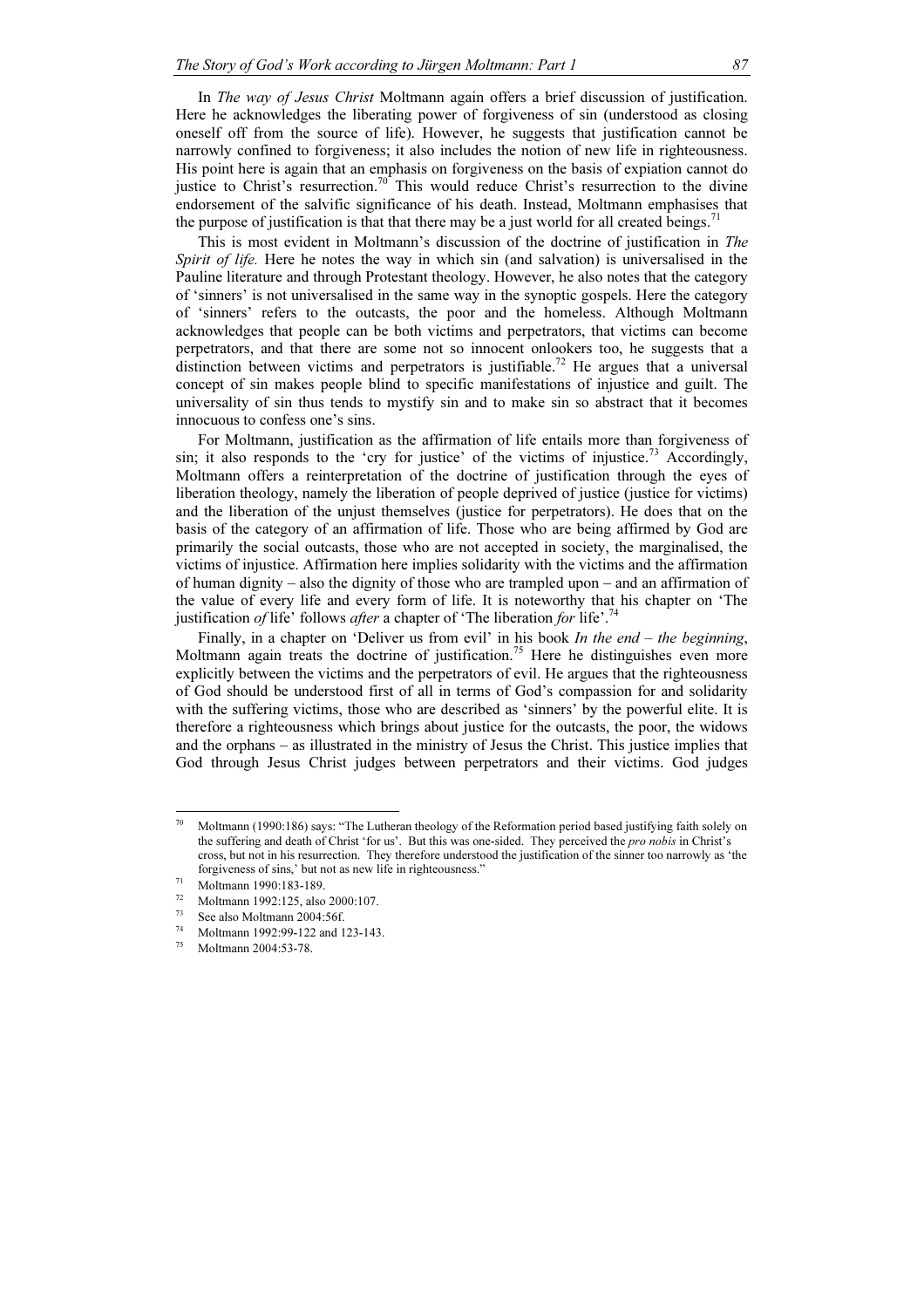perpetrators in the face of their victims.<sup>76</sup> Moltmann acknowledges that the apostle Paul takes as his premise a universal concept of sin and does not distinguish between the perpetrators and the victims of evil. However, he interprets Paul's message as one aimed primarily at perpetrators. He notes that the deeds of perpetrators can never be undone. The perpetrators are therefore dependant on their victims if they are to be liberated from their evil. They have to be forgiven by their victims. How is this possible? Moltmann suggests that this is only possible by God's own actions, namely through the suffering, cross and resurrection of Jesus Christ. He rejects the notion that Jesus died as the vicarious victim for our sins, paying off the debts of the perpetrators in some heavenly bank as it were.<sup>77</sup> Instead he suggests (somewhat vaguely) that the demonstration of God's solidarity with the victims, God's pain and God's own godforsakeness may free both the victims (because it releases them from the torment of remembrance) and the perpetrators (who are enslaved by their own repressed guilt). On this basis they may be liberated towards a new life. This is for Moltmann the significance of the resurrection through which both victims and perpetrators are brought into a just community with God and one another.<sup>78</sup> Only through this community, where God's liberating justice is recognised and experienced by both victims and perpetrators, does the justification of God become possible.<sup>79</sup> Moltmann therefore insists that the doctrine of justification cannot be reduced to the forgiveness of perpetrators.

Moltmann carries such a theology of redemption as the affirmation of life (and of creation) through towards the hope for the restoration of all things. In The coming of God, he offers an extended discussion of the hope for universal salvation (*apokatastasis panton*).<sup>80</sup> Here he is careful not to trivialise divine judgement and damnation since his prophetic political theology requires from him to maintain the distinction between those who are sinners and those who are sinned against.<sup>81</sup> The victims of structural violence require a just verdict. Indeed, for the victims of history, God's judgement is a source of joy in God's righteousness and justice, not a threatening and intimidating message.<sup>82</sup>

Moreover, Moltmann maintains that in the final judgement God redeems Godself in the eyes of the whole of the suffering creation. God's judgement over sin does not have the final word, in the same way that God's primal blessing given to creation precedes sin, Christians may hope that what would come last is the final blessing of the new creation in which justice and righteousness dwells.<sup>83</sup> This universalist hope, Moltmann argues, is a source of joy for the victims of history. They may be consoled to know not just that murderers will fail to triumph over their victims, but also that they cannot even remain the murderers of their victims for all eternity.<sup>84</sup> Moltmann therefore speaks of the *doctrine*, not the heresy, of universal salvation. $85$ 

 $76$  $^{76}$  Moltmann 2004:71.

 $^{77}$  Moltmann 2004:73.

Moltmann 2004:74-76.

<sup>79</sup> Moltmann 2004:78.

Moltmann 1996:235-255.

<sup>&</sup>lt;sup>81</sup> On the theme of divine judgement, see also Moltmann 1969:47f, 1990:334f.

 $\frac{82}{83}$  Moltmann 1996:235.

Moltmann 1996:237.

 $^{84}$  Moltmann 1996:255.

<sup>85</sup> Moltmann 1996:250ff) grounds this hope in the cross of Jesus Christ and in his damnation through the descent into hell. If Christ has been damned, then nobody would need to suffer eternal damnation.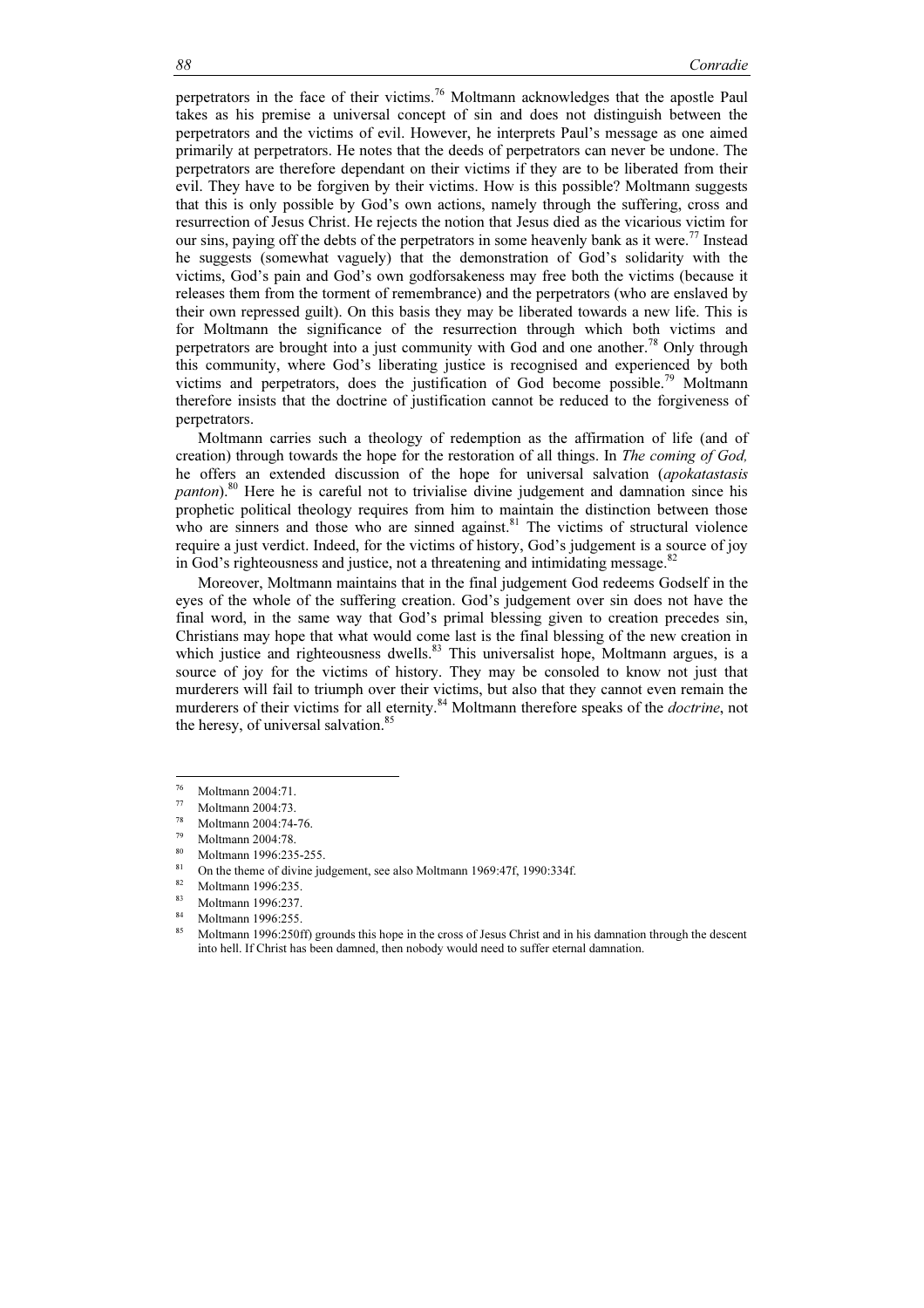#### The Mission of God and of the Church

On this basis, the history of redemption may be understood as the ongoing solidarity of God with a suffering creation through the liberative presence of the Spirit. In his earlier work Moltmann emphasised that God's promise for the renewal of all things necessitates the mission of the church to all nations.<sup>86</sup> There is a necessary correlation between *promissio* and missio. God's promise turns our eyes not towards some primeval original event, but towards the eschatological fulfilment of God's promise.<sup>87</sup> Moltmann therefore calls for a theology born *out of* hope and not merely one *about* hope.<sup>88</sup> The mission and ministries of 'the church in the power of the Spirit' is characterised by a militant hope that confronts the many manifestations of suffering. Moltmann stresses that it is not so much that the church 'has' a mission; instead the mission of Christ creates the church. Mission does not emerge from the church; the church emerges from God's mission (missio Dei). Likewise, the church does not possess the gospel; the gospel creates the exodus church.<sup>89</sup> The purpose of mission is not to spread the church, but to spread the kingdom.<sup>90</sup> Moltmann says: "It is not the church that has a mission of salvation to fulfil to the world; it is the mission of the Son and the Spirit through the Father that includes the church, creating a church as it goes on its way." $^{91}$ 

Through its missionary practice the church does not search for eternal orders in the existing reality of the world, but for possibilities that exist in the world in the direction of the promised future.<sup>92</sup> The forward-moving, history-making mission in this way provides the link between coming history and past history.<sup>93</sup> Mission here is understood especially in terms of the ministries of the laity which include work in the areas of socialisation, democracy, education and politics.<sup>94</sup> This hope is based on the resurrection of Christ and the apostolic witnesses that something new is emerging. The Easter experiences evoke a calling.<sup>95</sup> Mission constitutes the church as an exodus church, the pilgrim people of God, a people liberated from the land of captivity expecting liberation for the whole enslaved and suffering creation.<sup>96</sup> In a world fluctuating between the glory of self-realisation and the misery of self-estrangement, a world of lost horizons, of hopelessness, the task of the Christian church is to disclose to the world the horizon of the future of the crucified Christ. $97$ 

While there is a strong emphasis in his early work on the mission of the church as the corollary of God's *promissio*, there seems to be, if I am not mistaken, a tendency in his later work to trivialise the mission and ministry of the church.<sup>98</sup> This may be understandable

 $86$ 86 Moltmann 1967:225, also 2000:102.

 $^{87}$  Moltmann 1967:298.

<sup>&</sup>lt;sup>88</sup> Moltmann 1975:45, 2000:92-93.

Moltmann 1977:84. The influence of Van Ruler's theology of the apostolate is evident here.

 $^{90}$  Moltmann 1977:10-11.

 $^{91}$  Moltmann 1977:64.

 $^{92}$  Moltmann 1967:288.

Moltmann 1967:284

<sup>&</sup>lt;sup>94</sup> Moltmann 1975:11. On ecclesiology written from the perspective of the laity, see also Moltmann 1978.

Moltmann 1970:35.

Moltmann 1977:83.

Moltmann 1967:338. These phrases are derived from the very last lines of Theology of hope.

Moltmann (2008:202) acknowledged that church adherence is for him not a matter of course since he did not grow up in a church. Perhaps Moltmann's position here is best understood as a persistent critique of the German Volkskirche. He comments that 'people' in the New Testament may be understood as Israel (laos), as the Gentile peoples (ethne) and as those living without the law (ochlos) – the poor and homeless with whom